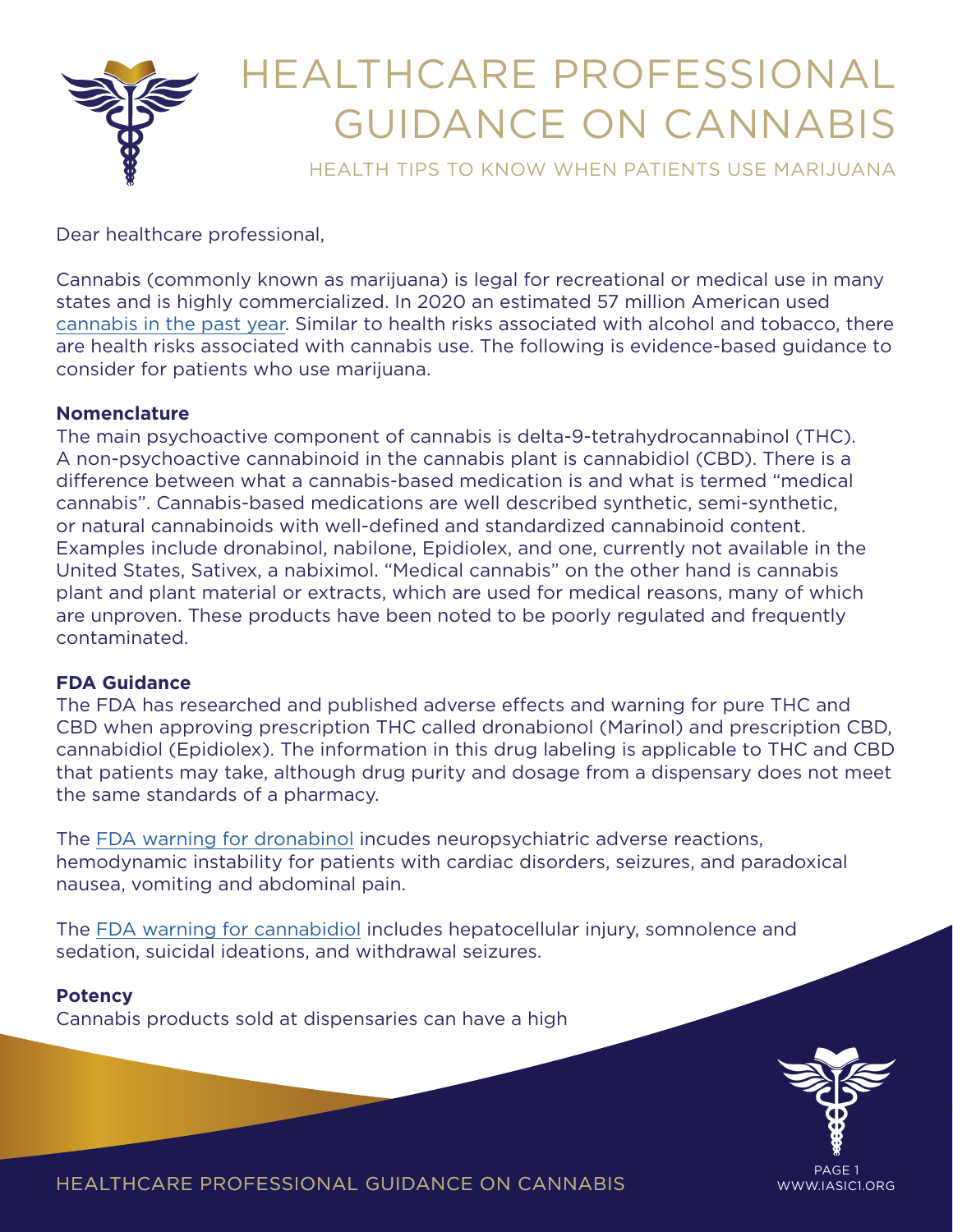

percentage or milligrams of THC, and they may be potent. The smoked plant products may have THC at 17 – 40%. The concentrate products can have concentrations near 90%. In comparison the marijuana plant of [1995 averaged 4 % THC.](https://www.ncbi.nlm.nih.gov/labs/pmc/articles/PMC4987131/)

## **Contaminants**

In a [study from UC Davis](https://www.clinicalmicrobiologyandinfection.com/article/S1198-743X(16)30605-X/fulltext), 20 out of 20 legal dispensaries were found to have contaminants in their plant-based products. Fungal contamination with cannabis flower is well known. Therefore, the CDC has issued a warning against smoking cannabis for organ transplant recipients and those with other immunocompromising conditions.

## **Screening**

The medical community routinely screens for tobacco and alcohol use. We now should screen for cannabis/marijuana use. Specifically, ask about age of onset, frequency of use, route of administration, and type of products used (plant-based, edibles, liquids, etc). It is important to document cannabis use, and then screen for a use disorder or diagnoses associated with adverse events.

## **Documentation**

Please include cannabis in your diagnosis when applicable. ICD-10 codes are still in development for the various cannabis associated diagnosis. DSM 5 and ICD-10 both use Cannabis Use Disorder terminology based on meeting 2 or more criteria for a substance use disorder. Adverse events such as cannabis hyperemesis syndrome, cannabis induced psychosis, cannabis intoxication, and withdrawal should be documented. If you cannot find the cannabis related ICD-10 code for an adverse diagnosis, select "Cannabis poisoning" as a default diagnosis.

## **The Growing Brain**

[Brain development](https://nida.nih.gov/publications/drugs-brains-behavior-science-addiction/preventing-drug-misuse-addiction-best-strategy) continues past bone development, into the mid 20's, with final myelination occurring in the frontal cortex and pruning of neuronal pathways. The incomplete frontal lobe development results in poor executive functioning and several traits like impulsivity and sensation-seeking that are associated with the risk of developing a substance use disorder. Substance exposures to the growing brain are up to 7 times more likely to result in addiction than for older adults. While the legal age for drinking alcohol or consuming cannabis may be 21, the scientific age for preventing addiction is 25 years or even older.



HEALTHCARE PROFESSIONAL GUIDANCE ON CANNABIS WWW.IASIC1.ORG

PAGE 2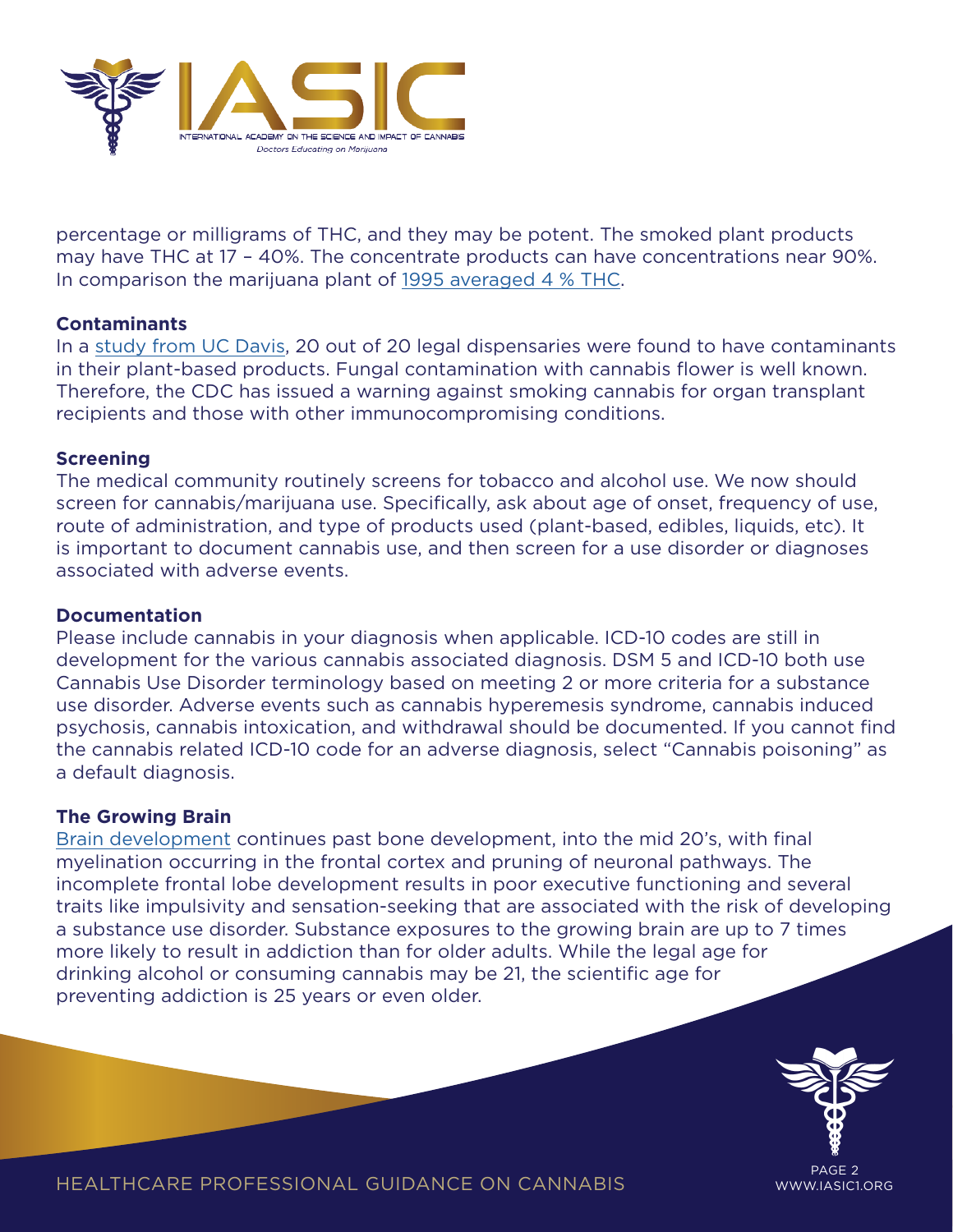

## **Pregnancy and Lactation**

[The Surgeon General has issued a warning](https://www.hhs.gov/surgeongeneral/reports-and-publications/addiction-and-substance-misuse/advisory-on-marijuana-use-and-developing-brain/index.html) against using cannabis products while pregnant. [The American College of Obstetrics and Gynecology](https://www.acog.org/clinical/clinical-guidance/committee-opinion/articles/2017/10/marijuana-use-during-pregnancy-and-lactation) similarly advises against using cannabis products during conception, pregnancy, and lactation. There is increasing evidence of correlations between fetal exposure to cannabis and worse maternal and fetal and childhood outcomes.

#### **Pediatric Safety**

Cannabis products should be locked away from children. Marijuana-related hospital encounters in children under the age of 6 increased [13.3-fold in 2018 compared to 2004,](https://www.sciencedirect.com/science/article/abs/pii/S1876285921003776)  [with 15% requiring intensive care treatment](https://www.sciencedirect.com/science/article/abs/pii/S1876285921003776).

#### **Drug Interactions**

Both THC and CBD are metabolized by the cytochrome P450 system and therefore may interact with many medications. There are many pain medications and psychiatric medications that interact with CBD and THC. THC and CBD used with blood thinners present a risk of spontaneous bleeding. It is recommended to use medication interaction checkers that include cannabis or cannabidiol (such as one available for free at [Drugs.](http://drugs.com/) [com\)](http://drugs.com/).

## **Cannabis Induced Psychosis**

Cannabis is known to cause neuropsychiatric symptoms according to the FDA drug label for low concentration THC. High potency THC has a greater association with psychosis. Large European studies associated high potency THC, defined at over 10% concentration in plant-based products, with [5 times increase odds](https://www.thelancet.com/article/S2215-0366(19)30048-3/fulltext) ratio of developing a psychotic disorder. Medical providers are urged to recognize, document, and treat psychosis associated with THC.

#### **Cannabis Use Disorder**

Cannabis use disorder is defined using the same [DSM V 11-point criteria](https://jamanetwork.com/journals/jama/article-abstract/379036) as alcohol use disorder or opioid use disorder. Cannabis use disorder occurs in 9% of those who experiment with marijuana and up to 25-50% of daily users.

#### **Cannabis Withdrawal**

[Cannabis withdrawal is reported by up to 30% of regular users](https://www.ncbi.nlm.nih.gov/labs/pmc/articles/PMC5719106/)  [and in 50-90% o](https://www.ncbi.nlm.nih.gov/labs/pmc/articles/PMC5719106/)f heavy users. Many cannabis users do not



PAGE 3

HEALTHCARE PROFESSIONAL GUIDANCE ON CANNABIS WWW.IASIC1.ORG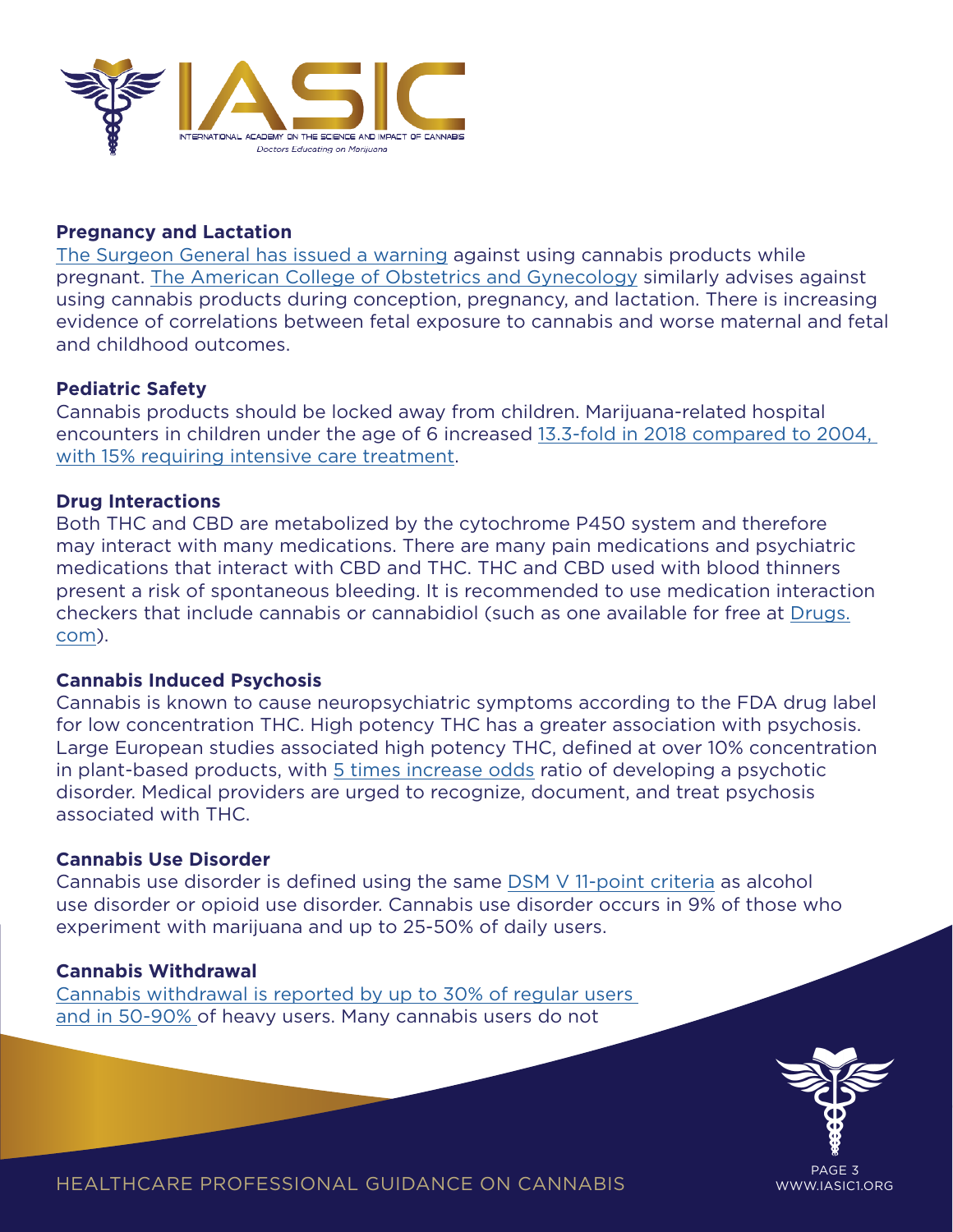

believe they suffer from withdrawal until they understand that the symptoms of cannabis withdrawal are different than alcohol or opioid withdrawal. The common symptoms of cannabis withdrawal are irritability, anxiety, insomnia, and headache, and significant cravings for marijuana. Typically, these symptoms last for about 2 weeks after cessation.

## **Cannabis Hyperemesis Syndrome**

Cannabis Hyperemesis Syndrome (CHS) is associated with long-term cannabis use, typically of smoked product. The symptoms of CHS have been described as "scromiting", screaming and vomiting. There are reported deaths with CHS caused by electrolyte imbalance. San Diego leaders published a [treatment guideline for CHS](https://www.ncbi.nlm.nih.gov/labs/pmc/articles/PMC5851514/) that avoided opioids and repeated diagnostic radiation. Antipsychotic medications can be helpful in severe cases.

# **Drugged Driving**

Drugged driving is a public health issue that is growing. [In a study of 191 regular cannabis](https://jamanetwork.com/journals/jamapsychiatry/fullarticle/2788264)  [users](https://jamanetwork.com/journals/jamapsychiatry/fullarticle/2788264) who smoked 5.9%, or 13.4% delta-9-THC cigarettes, simulated driving worsened in the THC group compared to controls. The results were unrelated to THC content, use history or blood THC concentration. Driving impairment was indistinguishable from placebo at 4.5 hours post-consumption. [Marijuana users were about 25% more likely to be](https://www.cdc.gov/transportationsafety/impaired_driving/impaired-drv_factsheet.html)  [involved in a crash](https://www.cdc.gov/transportationsafety/impaired_driving/impaired-drv_factsheet.html) than drivers with no evidence of marijuana use. The [National Highway](https://www.nhtsa.gov/risky-driving/drug-impaired-driving#the-issue-marijuana-impairs)  [Traffic Safety Administration](https://www.nhtsa.gov/risky-driving/drug-impaired-driving#the-issue-marijuana-impairs) published information on Drug-Impaired Driving.

## **Opioid Use Disorder and Pain**

Cannabis is contraindicated in patients who have an opioid use disorder according to the [American Society of Addiction Medicine.](https://www.asam.org/docs/default-source/public-policy-statements/2020-public-policy-statement-on-cannabis.pdf?sfvrsn=aa3c58c2_2) [Concurrent marijuana and long-term opioid use](https://pubmed.ncbi.nlm.nih.gov/29153783/)  [does not improve pain.](https://pubmed.ncbi.nlm.nih.gov/29153783/) Cannabis use increased the risk of opioid use disorder in a study of 34,653 participants. The International Association for the Study of Pain (IASP) issued a [comprehensive multi-paper review in July 2021](https://journals.lww.com/pain/toc/2021/07001?mkt_tok=NjgxLUZIRS00MjkAAAF-ZOn80Q54bTKbENgZ3CikwcGlDuzvbXB0sth7I0yLASDAqkmUhNSUWJMXyEsUCpb72qELLRWvatQm0HzsEL00wg7Oibe363pyu8vEngW4QtH78YSqvg) concluding that, "due to the lack of highquality clinical evidence, the International Association for the Study of Pain (IASP) does not currently endorse general use of cannabis and cannabinoids for pain relief." From [a 2019 study](https://jamanetwork.com/journals/jamanetworkopen/fullarticle/2738028?utm_campaign=articlePDF&utm_medium=articlePDFlink&utm_source=articlePDF&utm_content=jamanetworkopen.2019.7216), "Medical marijuana law enactment was not associated with a reduction in individual-level nonmedical prescription opioid use, contradicting the hypothesis that people would substitute marijuana for prescription opioids.



PAGE 4

HEALTHCARE PROFESSIONAL GUIDANCE ON CANNABIS WWW.IASIC1.ORG